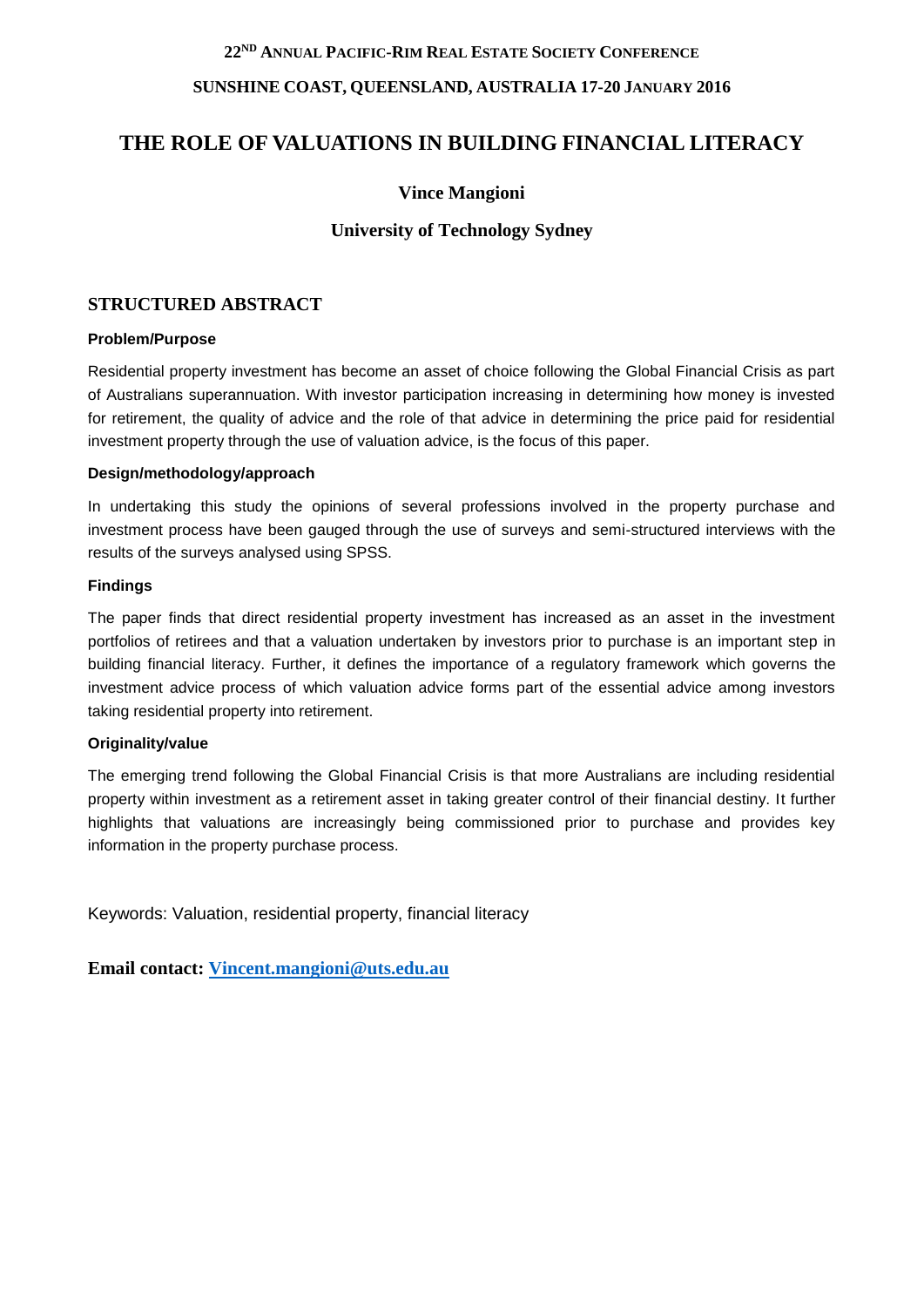#### **Introduction**

As direct property investment increases and more investors take greater financial control of their investment decisions, the quality of advice and the source of those who provide it will contribute to improving the financial literacy of investors. In determining the role of valuers and valuations in contributing to financial literacy in property investment, the emerging roles of the professions involved in the provision of advice and the importance of financial literacy is examined in this paper. Contrary to the view that price and value are the same, Wyman, Zeldin and Worzala (2011) highlight that the efficient market theory is not without limitations and that valuations play an important advisory role in the decision making of property investors.

In Australia, Chapter 7 of the Corporations Act 2001 includes the broad and overarching regime of investment advising of all financial products. Financial product advice as distinct from the investment vehicle it applies and is clearly defined under the provisions of the Act. In view of these provisions, it is not the knowledge of the product itself that is the focus of the legislation, but the recommendations made in relation to the investment vehicle and the bearings such recommendations have on the client and their circumstances that is the objective of the legislation.

In the case of property investment advice, the financing of property, which property is best suited to an investor and whether an investor should buy, sell or refinance a property, is not the domain of the property professional. This is the domain of the investment advisor, also known as the financial planner, or increasingly accountant's. These professions have progressed to become licensed under the Corporations Act 2001 by the Australian Securities and Investment Commission.

Whilst focus has centred on the fallout from the GFC, what has not been accounted for, are the many thousands of investors who have directly purchased investment property through a variety of medians that have been provided advice in relation to property purchased and its value. This advice has been provided by suitably licensed advisers, who in turn have sought the advice of property professionals including valuers. What remains unanswered and is addressed in this paper, is the role of valuers and valuations in building the financial literacy of property investors and to what extent they are accepted by the professions involved in the property investment and purchase process.

#### **Financial literacy and valuations in residential property investment**

The following is a review of the role financial literacy plays in informing the consumer when making property investment decisions which impact investment and retirement planning. Altman (2012:677) provides a standard definition of financial literacy as "having the knowledge, skills and confidence to make responsible financial decisions." This said, Huston (2010) states that there is no standardized instrument to measure financial literacy and that research was needed to better measure this. The OECD (2012) further highlights that most people in developed economies had difficulties in answering questions about compound interest, inflation or risk diversification and have difficulties in understanding financial information in general.

In Australia, the 2008 financial literacy survey conducted by the ANZ Bank (2008) found that only 52% of people would not take up "an investment advertised as having a return well above market rates and no risk". In the case of outright homeownership, Gathergood (2012) states that over indebtedness was more apparent in households with lower rates of outright homeownership in which debt is a known factor impacting financial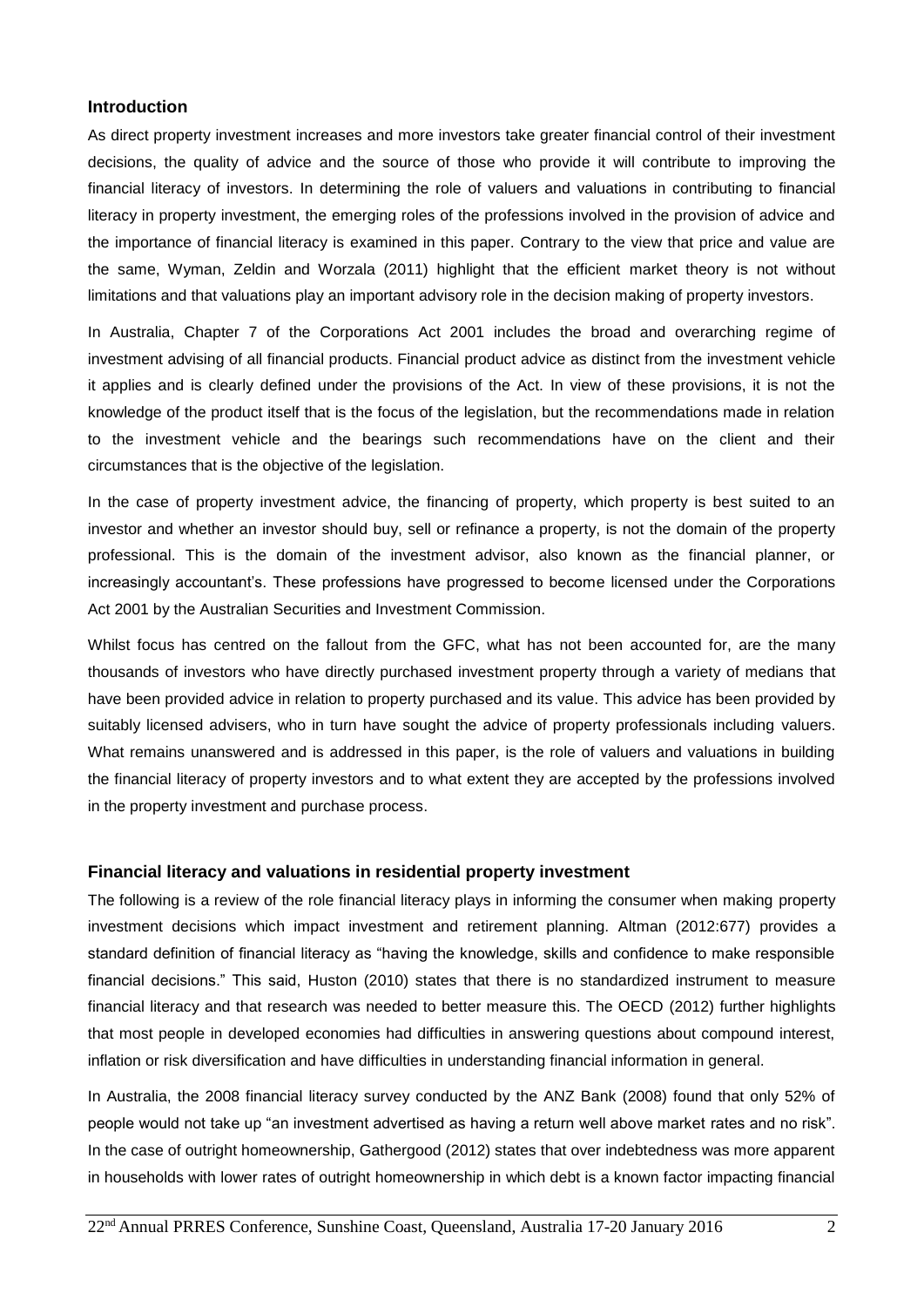sustainability. This brings in the first link with financial literacy through the use of debt in funding property investment through finance and lending. Calcagno and Monticone (2015) found that investors with higher levels of financial literacy are more likely to seek financial advice than less knowledgeable investors and this extends to include advice on finance and investment decisions, which extends to all forms of investment including property.

In Australia investment in property has again experienced resurgence since the Global Financial Crisis in which Table 1 is a snapshot of the increase in debt financing used to fund residential property investment in Australia over the past two decades. As noted, the debt to value ratio for owner occupied property increased by 32 percent, while over the corresponding period, an increase of 156 percent is noted for investment property between 1992 and 2013 (Reserve Bank of Australia 2014).

|                            | 1992 | 2013 | % Increase in<br>investment loans |
|----------------------------|------|------|-----------------------------------|
| Owner occupied<br>property | 35.9 | 47.2 | 32                                |
| Investment property        | 15.6 | 40.3 | 156                               |

 **Table 1: Housing Gearing Percentages**

 **Reserve Bank of Australia 2003 and 2014.**

A new investment rationale has evolved in Australia with greater investment emphasis evolving from the 60+ age bracket. This is in contrast to the under 40s age bracket who were the largest investor group prior to the Global Financial Crisis (Murray 2014). A similar rationale is emerging in the United States with more Baby Boomers accruing more wealth through home equity than any other age group, however have accrued little other wealth outside their home. In contrast to Americans, Australians have higher levels of debt in later years of life resulting from the resurgence in residential property investment (Lusardi and Mitchell 2007).

To date, valuation advice sought by lending institutions has remained the domain of the lender. In some instances, valuations obtained by lenders are disclosed to borrower's however in the majority of cases they are not disclosed. Since ACCC v Oceana Commercial Pty Ltd (2003) FCA, it is common practise for lenders not to disclose valuations to borrowers, in which the court held that the lender was not obliged to do so. This process will change if Recommendation 9 of the Parliamentary Joint Committee on Corporations and Financial Services (2005) is fully adopted. This recommendation endorses the disclosure of valuations by lending institutions to prospective borrowers be made mandatory.

While in the past, the services of the valuer has largely been directed to the lender, other professions are now either engaging valuers in assisting their clients in the property purchase process, or advising their clients to seek their own valuation advice prior to purchase. In recommending valuations to property purchasers and investors, questions have been raised as the limitations of the valuation itself as a point in time value. Gilbertson (2002:11) best depicts this as follows:

"Data mining is part of the science. But the client is willing to pay for the interpretation of the data to determine an opinion of value, which can be relied upon. The interpretation is the art" and adds (p12), "Imagine a photograph of a ball in flight. Is it going up or going down? That is what the client wants to know. He would really like to know where that ball will be after an agreed period of time".

In building financial literacy, the investor while needing to know the market value, also wishes to know the direction that value is heading. As part building their financial literacy and understanding. In understanding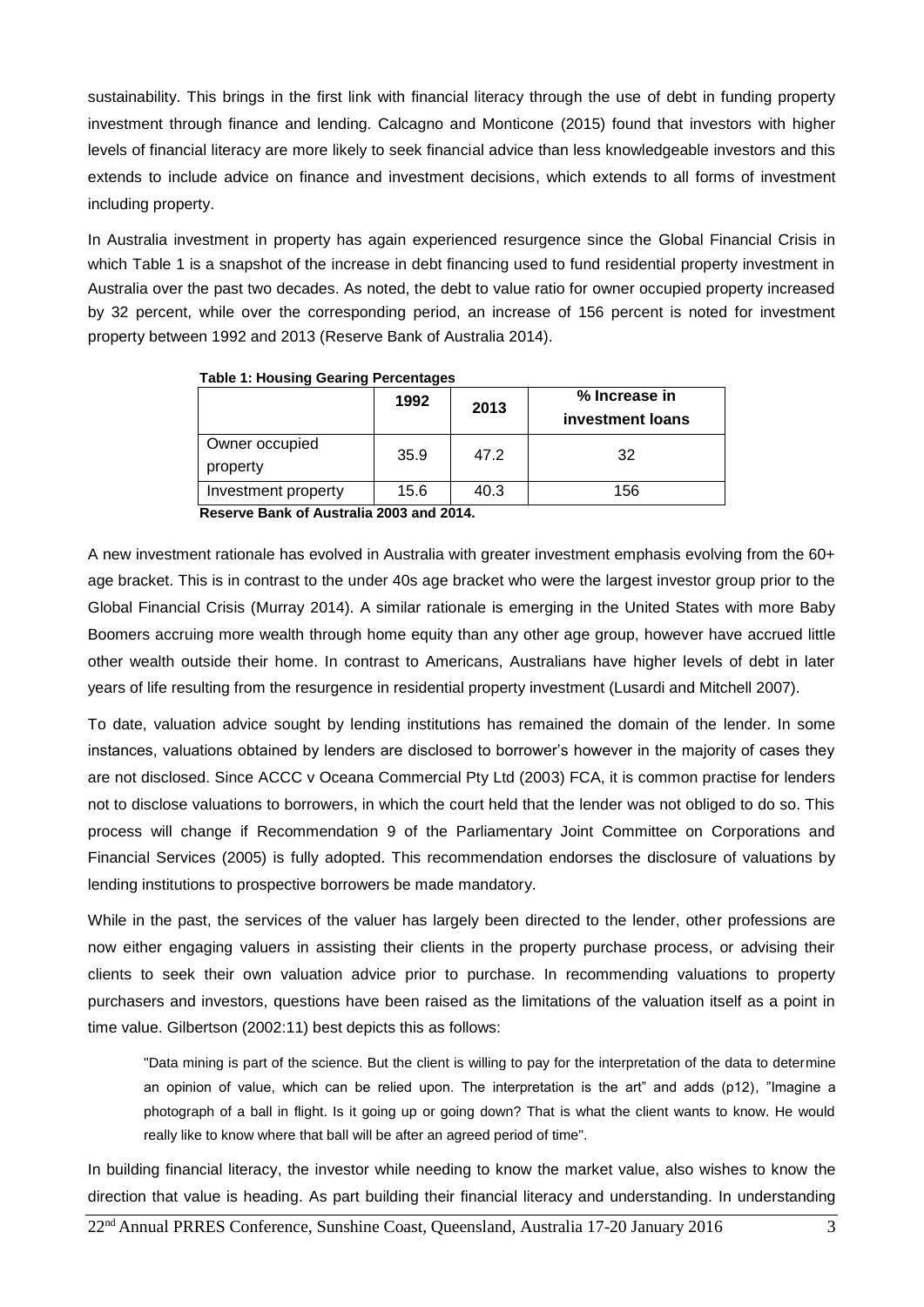the benefits of commissioning the valuation prior to purchase by the property purchaser, Agarwal, Ambrose and Yao (2015) highlights the fact that in the lead up to the global financial crisis, many valuations commissioned by lenders were over inflated and used to approve loans, with purchasers unaware of the underlying value of the property. If the purchaser or investor were to commission the valuation prior to purchase and understood the valuation, the objective of building financial literacy of purchasers would be better served in guiding them on the value of the property and the state of the market they are purchasing the property in.

#### **Research method and rationale**

In assessing the role and importance of valuations in building financial literacy, the views of professional within the residential property investment and purchase process were sought. This was achieved through the development of a survey and questionnaire which targeted the role of valuations, loan contracts, building and pest inspection reports and strata reports. These surveys were sent out to the various professional groups by post and followed up with a short discussion with a sample of participants from each profession. The two key objectives of the survey was to assess which professions were viewed to be the most relevant in assisting an investor select investment property and determine its value. The second objective was to rank by relevance, the various documents obtained in the property purchase process, of which valuations were included.

The analysis has been carried out using SPSS software which sets out an ANOVA One-Way Test, using each survey statement as the Dependent List and the groups of professionals surveyed as the Factor. A significance factor or P-value test has been deduced, which Flaharty *et al* (1999:270) states that, "The Pvalue is the conditional probability of obtaining a standardised test statistic that is less likely than the observed sample outcome."

A summary of the rationale for the selection of the various professions follows:

**Valuers** were selected in their present capacity of undertaking investment valuations and for other traditional valuation purposes. Their inclusion in the survey also provides an interesting addition as to whether valuers would support valuations prior to purchase, which might assist the purchaser and also serve the needs of the lender. In essence, the question considered is: what impact could the change of property purchasers engaging valuers prior to purchase have on the orientation of the valuer and their role?

**Selling agents** have been selected for their traditional role in the marketing and sale of residential property to investors. The impact of the information and advice they provide to prospective purchasers and investors is now under the scrutiny of Government. The effect of the selling agent on a more informed and experienced investor in the property purchase process is relevant to this study.

**Financial planners** are a growing profession who are recognised through licensing to provide investment advice. This advice may relate to property, or any other form of investment. They represent the sovereignty of advice giving as being a stand-alone profession. Their role in providing property investment advice will continue to emerge and grow as finance and access to funds from equity in property and other assets afford diversification of investment. In the sale of new residential property they are assuming an increasing role in the advice and recommendations they provide to investors.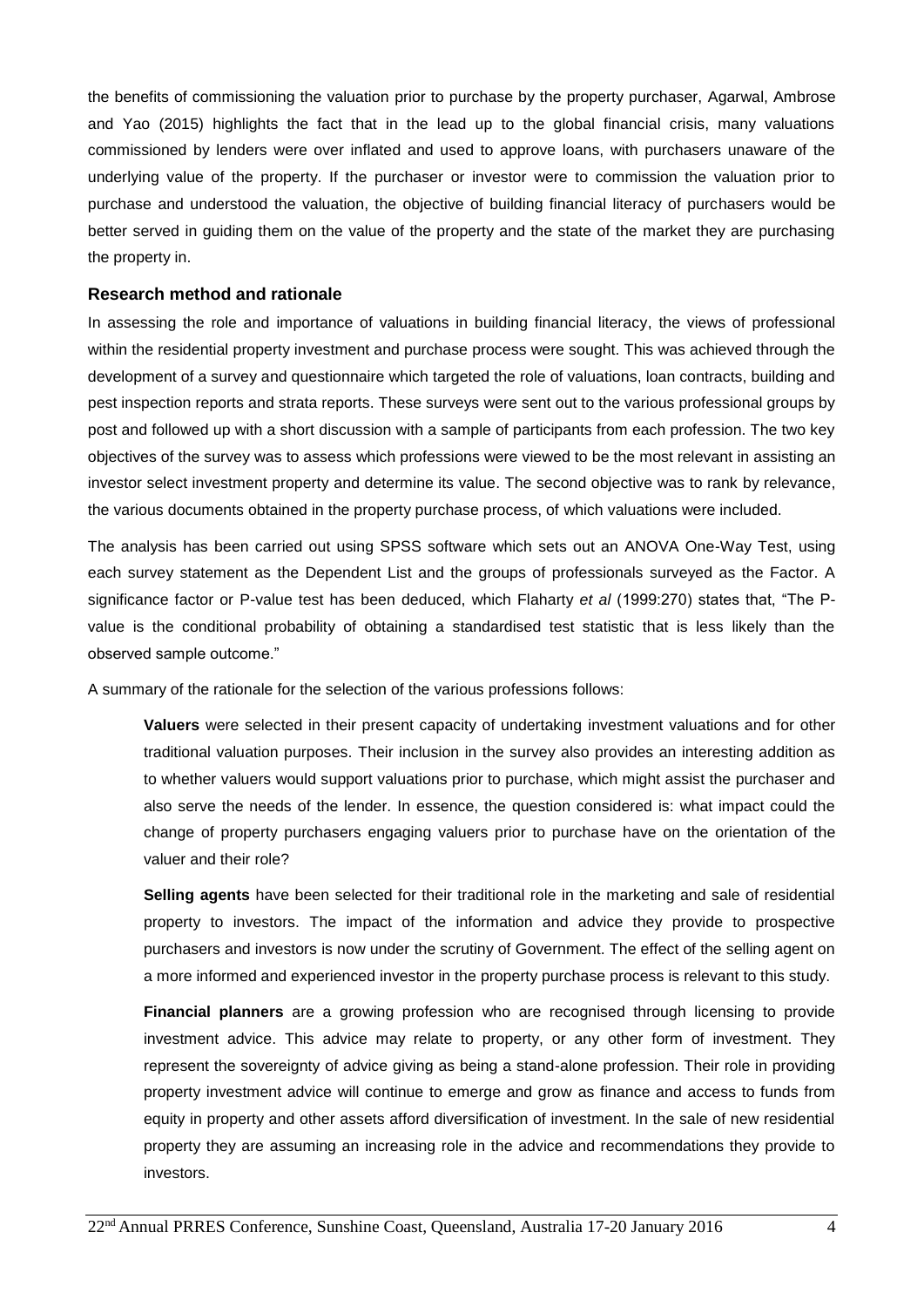**Lenders,** excluding mortgage brokers, have been included as the requirement for finance is integral to the property investment process. The provision of finance and the cost and structure of that finance is an important component to the success of the purchase and on-going performance and return from a property. The perspective of the lender is an important consideration in determining whether the client, as well as the lender, may be better served by valuation advice being sought prior to purchase rather than after.

**Accountants,** Accountants have been included as their profession was most heavily affected by the provisions of the Chapter 7 of the Corporations Act 2001. In most cases the advice accountants provide to their clients is tailored and specific to their clients circumstances and is not general advice. As a consequence, many accountants have become licensed financial advisers and they represent a large portion of the licensed advisors.

**Buyer agents,** assist purchasers, both investors and owner occupiers with the purchase process which includes, locating, inspecting and negotiating the purchase of the property. Their role is closely aligned with assisting the purchaser determine the price to be paid and in some cases may engage the services of the valuer in undertaking the purchase.

**Solicitors,** also including conveyancers are involved in the legal process of checking the property for physical and title impediments, which should be disclosed by the seller. Their role follows that of the buyers agent, where that profession is engaged.

| A summary of the survey responses by profession is set out in Table 2 as follows: |  |
|-----------------------------------------------------------------------------------|--|
|                                                                                   |  |

| Participant /<br><b>Profession</b> | <b>Surveys</b><br><b>Sent</b> | <b>Surveys</b><br><b>Returned</b> | <b>Invalid</b><br><b>Surveys</b> | <b>Response %</b><br><b>Excl Invalids</b> |
|------------------------------------|-------------------------------|-----------------------------------|----------------------------------|-------------------------------------------|
| Valuer                             | 70                            | 58                                | 5                                | 76%                                       |
| Real Estate Agent<br>(selling)     | 70                            | 42                                | 3                                | 56%                                       |
| <b>Buyers Agent</b>                | 40                            | 13                                | 0                                | 33%                                       |
| <b>Financial Planner</b>           | 70                            | 19                                | 0                                | 27%                                       |
| Accountant                         | 70                            | 20                                |                                  | 27%                                       |
| Solicitors /<br>Conveyancer        | 70                            | 23                                | 3                                | 29%                                       |
| Lender (Brokers<br>excluded)       | 70                            | 33                                | 0                                | 47%                                       |
| <b>Totals</b>                      | 460                           | 208                               | 12                               | 43%                                       |

**Table 2: Summary of Survey responses**

The questions developed within the survey firstly asked each professional group, to rank the professions and specifically which profession is best qualified to provide advice in assisting an investor select an investment property and determine its value.

# **Task 1**

Each professional was asked Rank the above professionals from 1 to 6 in determining which professional is most qualified to assist an investor select the most suitable residential investment property and determine its market value.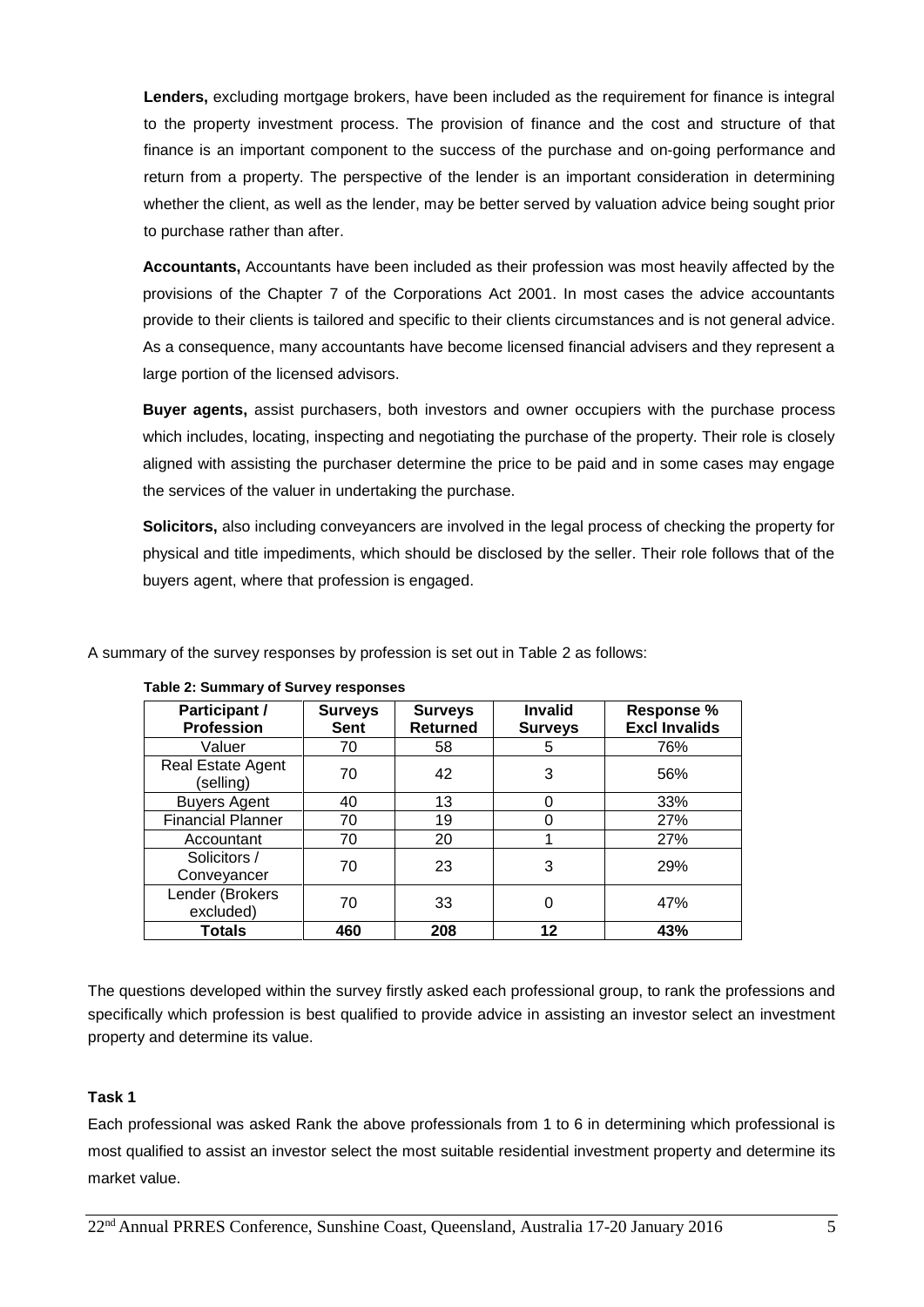## **Result Summary**

| <u>1806 J – From Bound Family by an professionals across an professions</u> |                           |                           |                           |  |  |
|-----------------------------------------------------------------------------|---------------------------|---------------------------|---------------------------|--|--|
| <b>Professional</b>                                                         | <b>Highest percentage</b> | <b>Highest percentage</b> | Total $1^{st}$ & $2^{nd}$ |  |  |
|                                                                             | $1st$ vote                | $2nd$ vote                |                           |  |  |
| <b>Buyers Agent</b>                                                         | 29                        | 26.5                      | 55.5                      |  |  |
| <b>Selling Agent</b>                                                        | 11.5                      | 14.1                      | 25.6                      |  |  |
| Valuer                                                                      | 39.2                      | 21.3                      | 60.5                      |  |  |
| <b>Financial Planner</b>                                                    | 7.9                       | 14.7                      | 22.6                      |  |  |
| Conveyancer                                                                 | 4.3                       | 8.5                       | 12.7                      |  |  |
| Accountant                                                                  | 8.4                       | 14.7                      | 23.1                      |  |  |

 **Table 3 – Professional ranking by all professionals across all professions**

 **N.B. Figures in Table 3 do not equate to 100 percent as the total is the sum of 1st and 2nd rankings**

| <u> Table – Lowest Taliking of a profession by another profession</u> |                          |                           |  |  |  |
|-----------------------------------------------------------------------|--------------------------|---------------------------|--|--|--|
| Βv                                                                    | On                       | 6 <sup>th</sup> Ranking % |  |  |  |
| Selling Agent                                                         | Conveyancer              | 41                        |  |  |  |
| <b>Financial Planner</b>                                              | Accountant               | 42.1                      |  |  |  |
| Conveyancer                                                           | <b>Buyer Agent</b>       | 35                        |  |  |  |
| Conveyancer                                                           | <b>Financial Planner</b> | 40                        |  |  |  |
| Accountant                                                            | Valuer                   | 63.2                      |  |  |  |
| Lender                                                                | Selling Agent            | 60.6                      |  |  |  |

 **Table 4 – Lowest ranking of a profession by another profession**

## **Result summary and discussion**

The survey determined valuers to be the most qualified profession by all other professions combined in assisting the investor select the most suitable investment property and determining its value. Buyer's agents were determined the next most qualified profession to perform this task, as set out in Table 3. In contrast to this, accountants ranked the valuer the lowest ranking on a single profession basis, followed by lenders, ranking selling agents the second lowest and third lowest ranking was financial planners, ranking accountants as the least qualified as set out in Table 4.

Whilst the above provides an interesting analysis of professions on the perspectives of other professions, this analysis it set aside as the requirement to provide property advice, which includes the selection of a specific property investment that is no longer governed by professional perception alone, but also by qualifications. The former process of any self-determined profession giving property advice is now under review, as property is currently being considered as an asset class to be included under Chapter 7 of the Corporations Act 2001.

Identified as a limitation of the valuation profession by accountants and to a lesser degree financial planners, was that while valuers were best qualified to determine the value of the property, they were not qualified to comment on the circumstances of the investor and how the property would meet the investors financial needs. In recognising this limitation as set out in Table 4 however, accountants and financial planners did recognise that the valuers role was important in ensuring the investor did not overpay for the property, relative to the sell price of other property.

The distinction drawn between the professions however, is that property valuers are more asset-centred in contrast with investment advisers who are client-centred. As accountants have skill-up to continue to provide tailored advise or have added the provision of tailored advice to their skill-base and services, similar potential opportunity exists for property professionals to expand their role in qualifying their advice further. This is in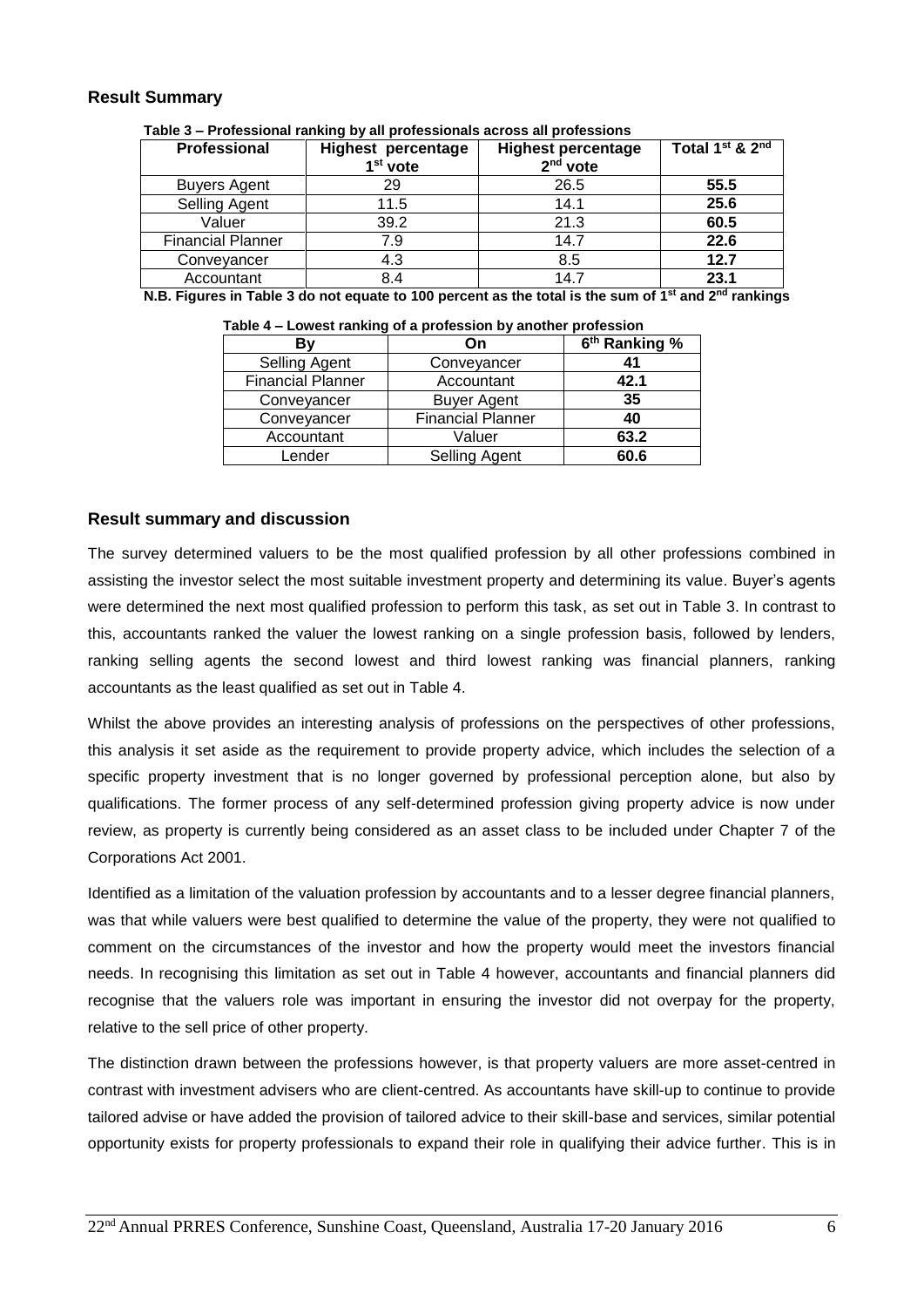line with the comments of Gilbertson (2002), who suggests giving more context to the information valuations provide through the direction of the value at the point of purchase, would benefit the investor.

Discussions with accountants has indicated that the complex nature of superannuation structures and investment vehicles in which property may be held is within their domain, not the valuers. In addition, it is also highlighted valuers, whilst having a good understanding of property values, are not equipped to advise on any more than a point-in-time value to the client. Advice as to the ongoing performance of the property and specifically in relation to a client's circumstances is seen as the role of the investment adviser.

#### **Task 2**

The second survey task required each profession to rank the importance of the various pre-purchase investigations available to property purchasers. The following survey statements were given to each participant of which the median of each professional group was used to rank the importance of each investigation of which the results are set out in Table 5.

A Likert Scale has been used to measure responses for the statements posed in the survey of which the scale comprises a range of 1 to 7 to measure responses on the following gradient:

1 - strongly agree, 4 – unsure, 7 - strongly disagree

The statistical test used comprises two analyses, the first being the mean distribution for each professional group in which the mean has been compared against each of the other professional groups. In addition, an analysis of the range distribution within each group has also been measured and plotted using a mean distribution graph. The analysis has been carried out using SPSS software which sets out an ANOVA One-Way Test, using each survey statement as the Dependent List and the groups of professionals surveyed as the Factor.

#### **Survey statements**

**Statement 1**: A valuation would assist an investor when purchasing residential property.

**Statement 2**: A strata inspection report would assist an investor when purchasing residential property

**Statement 3**: A building and pest report would assist an investor when purchasing residential property

**Statement 4**: A legal opinion of the contract of sale would assist an investor when purchasing residential property

**Statement 5**: A legal opinion of the loan agreement would assist an investor when purchasing residential property

#### **Summary of Statements 1 – 5**

In confirming the relevance and benefits of valuations in the property purchase process, the professionals surveyed have ranked the importance of valuations among other documents obtained. Table 5 is a summary of Statements 1-5 of the survey which has resulted in the following ranking of documents that would assist investors purchase property. In compiling Table 5, the combined median for each statement by all professionals was used to determine an industry ranking of the importance of each document in the purchase process.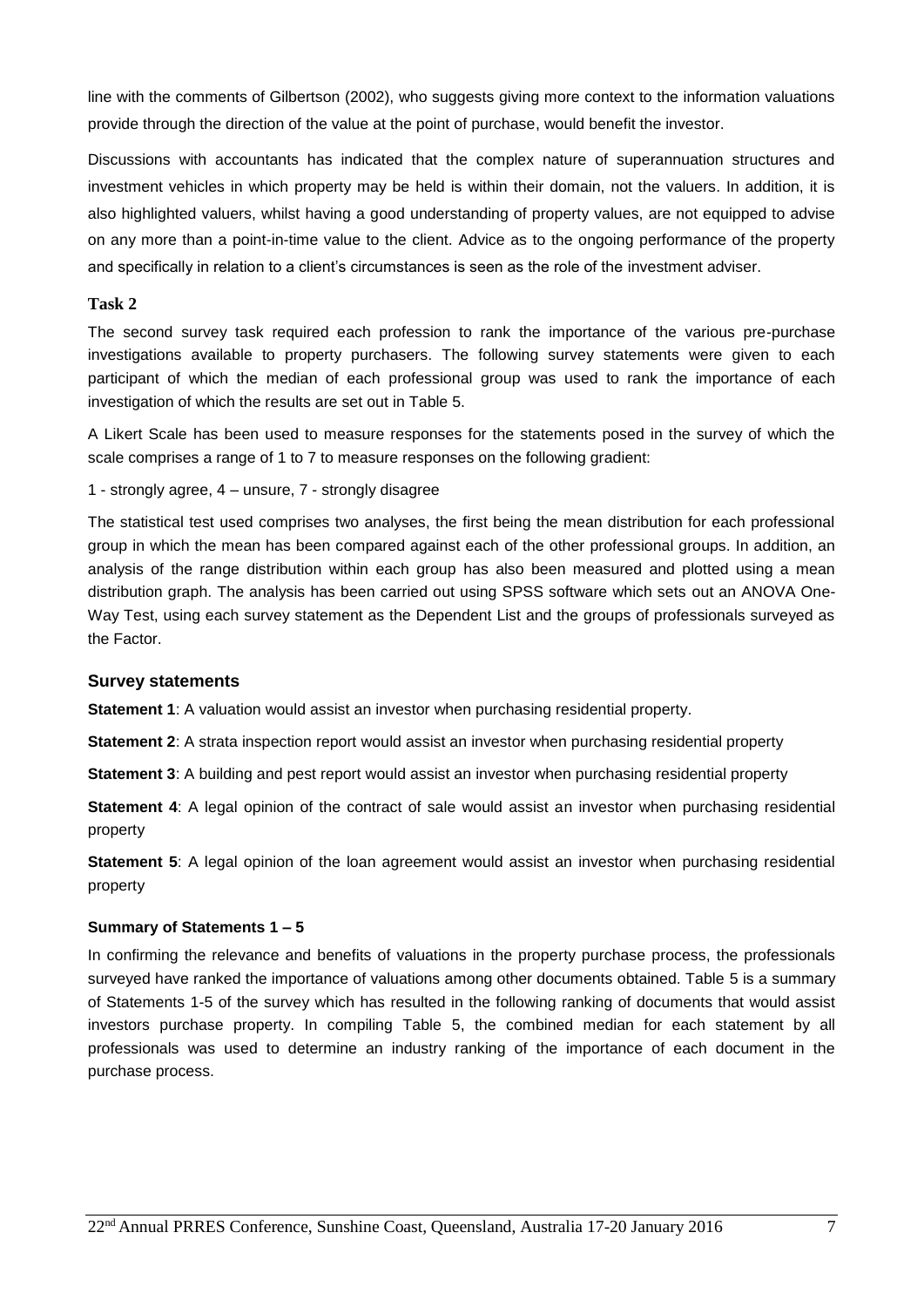|                         | Valuer         | Selling | <b>Buyer</b> | Financial | Solicitor/  | Accountant | Lender | Rank         |
|-------------------------|----------------|---------|--------------|-----------|-------------|------------|--------|--------------|
|                         |                | Agent   | Agent        | Planner   | Conveyancer |            |        |              |
| Valuation               | $\overline{2}$ | 1.7     | 1.4          | 2.2       | 2.6         | 1.3        | 1.9    | 3e           |
| <b>Strata</b><br>report | 2              | 1.6     | 1.2          | 2.2       | 1.7         | 1.2        | 1.9    | $\mathbf{2}$ |
| Building &<br>pest      | 1.9            | 1.6     | 1.5          | 2         | 1.7         | 1.1        | 1.6    | 1            |
| Sale<br>contract        | 2              | 1.9     | 1.8          | 2.4       | 2           | 1.1        | 1.9    | 3e           |
| Loan<br>contract        | 2.3            | 2       | 2.7          | 2.5       | 2.1         | 1.4        | 2.4    | 4            |

**Table 5: Professionals ranking of property related documents** (e = equal)

## **Response commentary**

The above table confirms that valuations do have a place among the information needed to guide purchasers, of which valuations is ranked equal third with advice on the contract of sale. In relation to each of these documents, a brief summary is provided. It is shown in Table 5, that valuation advice ranks equal third with the sale contract as important advice in the property purchase process. It is the Building and pest report followed by the strata report, which ranks above valuation advice. This result highlights the importance of built environment attributes among professionals, however also highlights that valuation advice does have a place in the advice sought by purchasers in the property purchase process.

## **Statement 1: Valuation report**

Discussions with conveyancers provided some basis for the result. Overall valuations are seen to be based on another person's view of value, even though a valuer is a recognised professional. The conveyance of property is seen as a process of imparting information on to buyers. It is an integral part of the buying process. The valuation is seen to go beyond the scope of providing information, due to the fact that a valuation is an opinion of value, not a definitive statement of fact. In many ways, whilst it is recognised that a valuation may assist an investor not to pay beyond the value for a property, a trade-off is made between this and the potential for a valuation to provide an additional issue that may thwart or impact on the purchase. Traditionally, the valuation has not been a recommendation made by conveyancers and at present has been met with some resistance by this profession.

Of particular note is the comparison between the selling agent, who acts for the seller, and the valuer, who at present can be identified as acting for the lender as most valuations at present would be commissioned by the lender rather than the investor. In the present case, the mean of the valuer's range is similar to the mean of the selling agent. In the present valuation process, the valuer will contact the selling agent to discuss the method of sale and bona fides of the transaction and parties to it. This primarily occurs as the valuer is traditionally engaged post-purchase to analyse the transaction and confirm value within the context of what the purchaser has paid for the subject property. This is in contrast to the valuer determining the relativity of the value of the property against other property sold prior to purchase which contributes to improving the financial literacy of property purchasers.

#### **Statement 2: Strata report**

The relevance of the strata inspection report is of lower relevance in the present study, as this work is primarily looking at new residential property, of which there would be little or no information relating to the history in the case of residential strata units and townhouse development. Despite this fact, overall, the strata inspection report provides a wealth of information in relation to the financial, physical and personality of the property, where a history does exist. An additional aspect that is relevant to the new residential development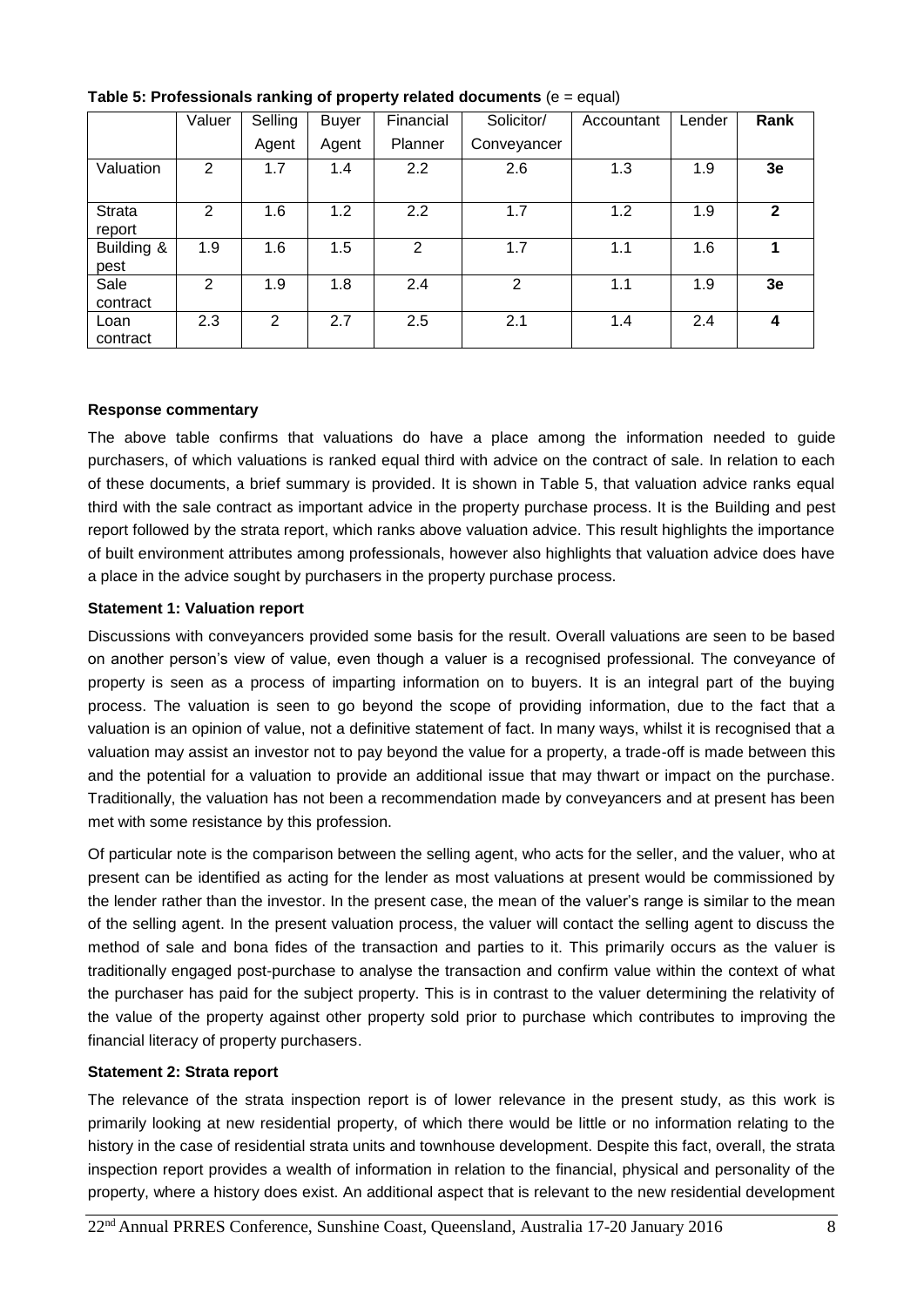exists where the property is sold new with a sinking fund included with the scheme. Ultimately, the purchaser would pay for this, but may be comforted in knowing that the provision for capital expenditure has been considered from the outset of the development.

#### **Statement 3: Building & pest report**

The benefits of the building and pest reports provide an interesting variety of responses, particularly from buyer agents, valuers and conveyancers. The building and pest report was ranked the most important advice to be obtained by purchasers and results from the key information needed focusing on the physical adequacy and compliance of the building. A variety of opinions within the professional group, compared with selling agents who have the equal second lowest confidence interval with lenders.

The last profession for comment are valuers, who registered the second highest mean of all professions. In many valuations undertaken by valuers, the use of disclaimers for structural and building defects is a requirement of professional indemnity insurers. Whilst valuers will note obvious building defects, these are outside their scope of expertise, which in part is reflected in their survey responses when compared with other professionals.

## **Statement 4: Sale contract**

The contract of sale and terms and conditions of sale, whilst important, impact on the transaction and the implications for the purchaser more specifically. This is due to the contract of sale being prepared by the seller. In the case of new residential property, the contract of sale is crucial in articulating whether the sale price of the property is GST inclusive or exclusive. The contract of sale may also provide penalty provisions for non-performance and late settlement provisions, which may also be prohibitive. Adjustments for land tax and payments of land tax for property purchased off the plan may also be accrued and charged to the purchaser. These matters, among others, need to be considered when assessing the purchase price for a property.

#### **Statement 5: Loan contract**

The implications of the mortgage agreement may impact on the borrower for the term of the loan. One particular issue of note is the proliferation of mortgage brokers over the past decade. With brokers tapping into sources for lending, real estate practitioners are of interest to mortgage lenders and brokers, particularly professionals involved with investors and purchasers who may require finance to purchase investment property. With the competitive lending market, greater efficiencies are being achieved by purchasers which go well beyond the rate of interest charged. The fixed monthly cost of loans, penalty provisions and break costs are now high on the radar of property investors.

# **Conclusion**

It is concluded in this paper that the role of valuers and valuations do contribute in building financial literacy of investors. While the role of valuations have traditionally been to underwrite loans by lenders, their role in assisting investors is a growing use and purpose. While the professional groups agree with the role valuations play in assisting investors determine the value and purchase price of property, there are limitations to this advice. That being that questions are raised as to the role and adequacy of the valuers in advising the investor of which property best suits their needs. Accountants and financial planners question the skill set of the valuer and role of the valuation which is not client but asset focused. Once the objectives and financial position of the client is known to the valuer, the valuer may play some role in selecting the most suitable property, however the valuer is not qualified to determine the investors circumstances.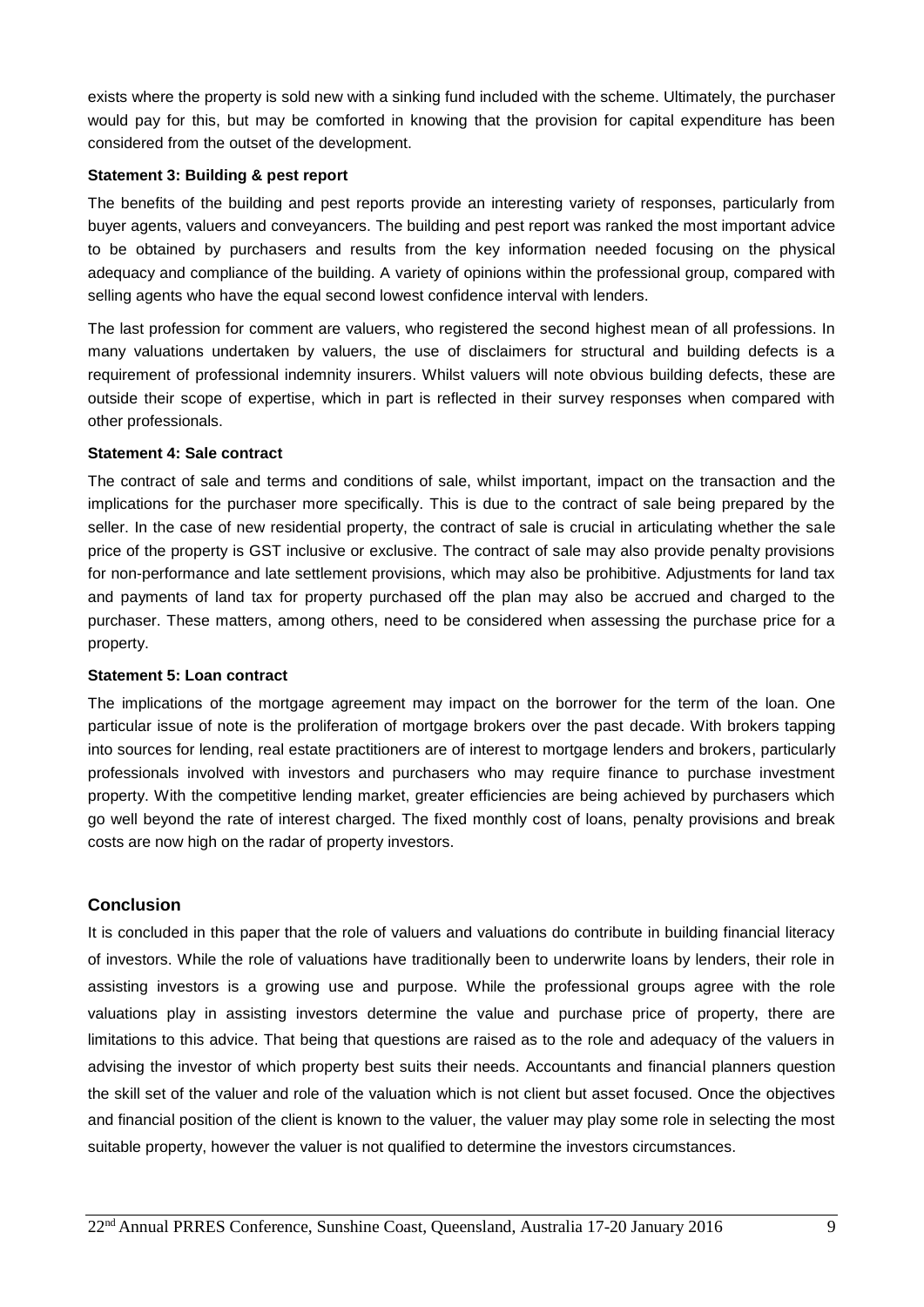In the second task, it is noted that all professionals had mean distributions on the affirmative side of the median rating of 4 of the Likert Scale and agreed with the five statements to varying degrees. At present the evolving regulation of Financial Service Reforms has not been fully synthesised by property and other professions directly and indirectly involved in property marketing, transaction and information based services. As greater reliance is placed on professions involved in investment advising and retirement planning, the relevance of investment advice and the quality of that advice will continue to come under greater scrutiny. This aside, advice on the physical attributes of the property rank highest with the role of valuations being ranked equal third with the contract of sale. Further the differences in the ranking between the various information sought is not significant and hence the role of the valuation is further conformed in contributing to the financial literacy of investors.

As direct property investment is forecast to continue to grow as part of wealth creation and retirement planning, it is necessary for the profession to grow the service and expertise of property professionals and valuers. Despite the need for a paradigm shift in expanding the range of services provided by property professionals, with specific reference to property investment advising activities, opportunity exists for valuers. In particular, valuers may expand their services and consolidate their position as property experts through the use of pre-purchase valuations. This shift whilst lucrative and potentially prestigious for the valuation profession, would require re-skilling and additional experience in understanding the needs and objectives of the clients. To date this issue has been a specific weakness of the valuation profession as very few, in fact no property has ever litigated the valuer, but many clients have. To this end, it may be asserted that valuation is a client focused profession in which the valuation profession operates.

#### **References**

- Agarwal, S., Ambrose, B.W. and Yao, V.W. 2015, The Limits of Regulation: Appraisal Bias in the Mortgage Market, Working Paper, National University of Singapore
- Altman, M. (2012), Implications of behavioural economics for financial literacy and public policy. The Journal of Socio-Economics 41 (2012) 677– 690
- ANZ 2008, Survey of Adult Financial Literacy in Australia October 2008, Social Research Centre Sydney
- Australian Competition and Consumer Commission v Oceanna Commercial Pty Ltd [2003] FCA 1516
- Calcagno, R. and Monticone, C., 2015, Financial literacy and the demand for financial advice. Journal of Banking & Finance 50 (2015) 363–380
- Flaherty J, L.R., Morgan P, de Silva B & Wilson D 1999, *A Spreadsheet Approach to Business Quantitative Methods,*, Logistic Group, RMIT.
- Gathergood, J. (2012), Self-control, financial literacy and consumer over-indebtedness. Journal of Economic Psychology 33 (2012) 590–602
- Gilbertson, B. 2002, 'Valuation or appraisal: an art or science.' *Australian Property Journal*, vol. 37, pp.11-13.
- Huston, S. 2010, Measuring Financial Literacy, Journal of Consumer Affairs, Vol. 44, No. 2, 2010

Lusardi, A. and Mitchell, O.S 2007, Baby Boomer retirement security: The roles of planning, financial literacy, and housing wealth, Journal of Monetary Economics 54 (2007) 205–224.

Murray, D. 2014, Financial System Inquiry – Final Report, November 2014, Commonwealth of Australia, ACT.